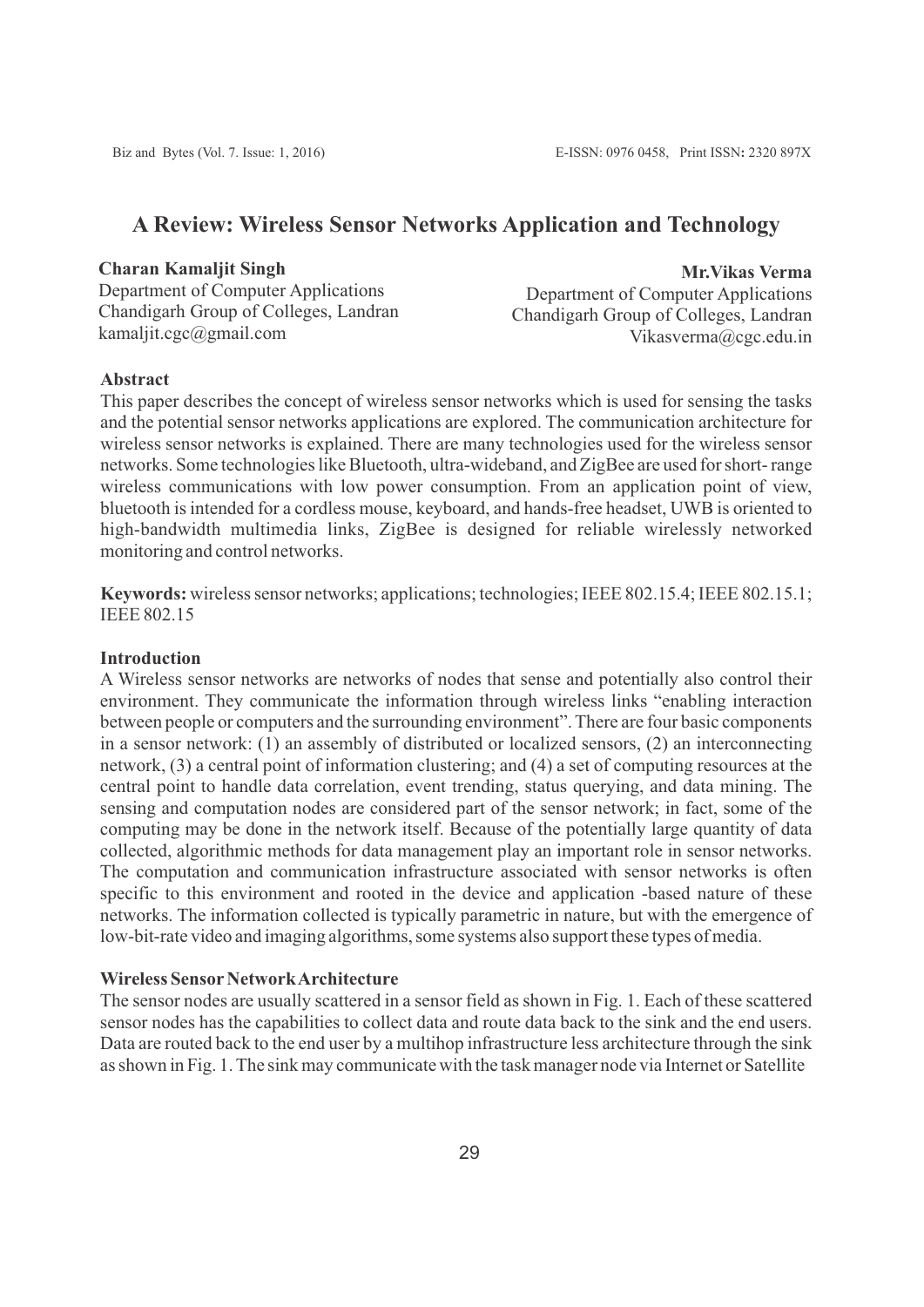

Fig.1. Sensor nodes scattered in a sensor f i eld.

The protocol stack used by the sink and all sensor nodes is given in Fig. 2. This protocol stack combines power and routing awareness, integrates data with networking protocols, communicates power efficiently through the wireless medium, and promotes cooperative efforts of sensor nodes. The protocol stack consists of the application layer, transport layer, network layer, data link layer, physical layer, power management plane, mobility management plane, and task management plane. Depending on the sensing tasks, different types of application software can built and used on the application layer. The transport layer helps to maintain the flow of data if the sensor networks application requires it. The network layer takes care of routing the data supplied by the transport layer. Since the environment is noisy and sensor nodes can be mobile, the MAC protocol must be power aware and able to minimize collision with neighbors' broadcast. The physical layer addresses the needs of a simple but robust modulation, transmission and receiving techniques. In addition, the power, mobility, and task management planes monitor the power, movement, and task distribution among the sensor nodes. These planes help the sensor nodes coordinate the sensing task and lower the overall power consumption



Fig.2 . The sensor network's protocol stack.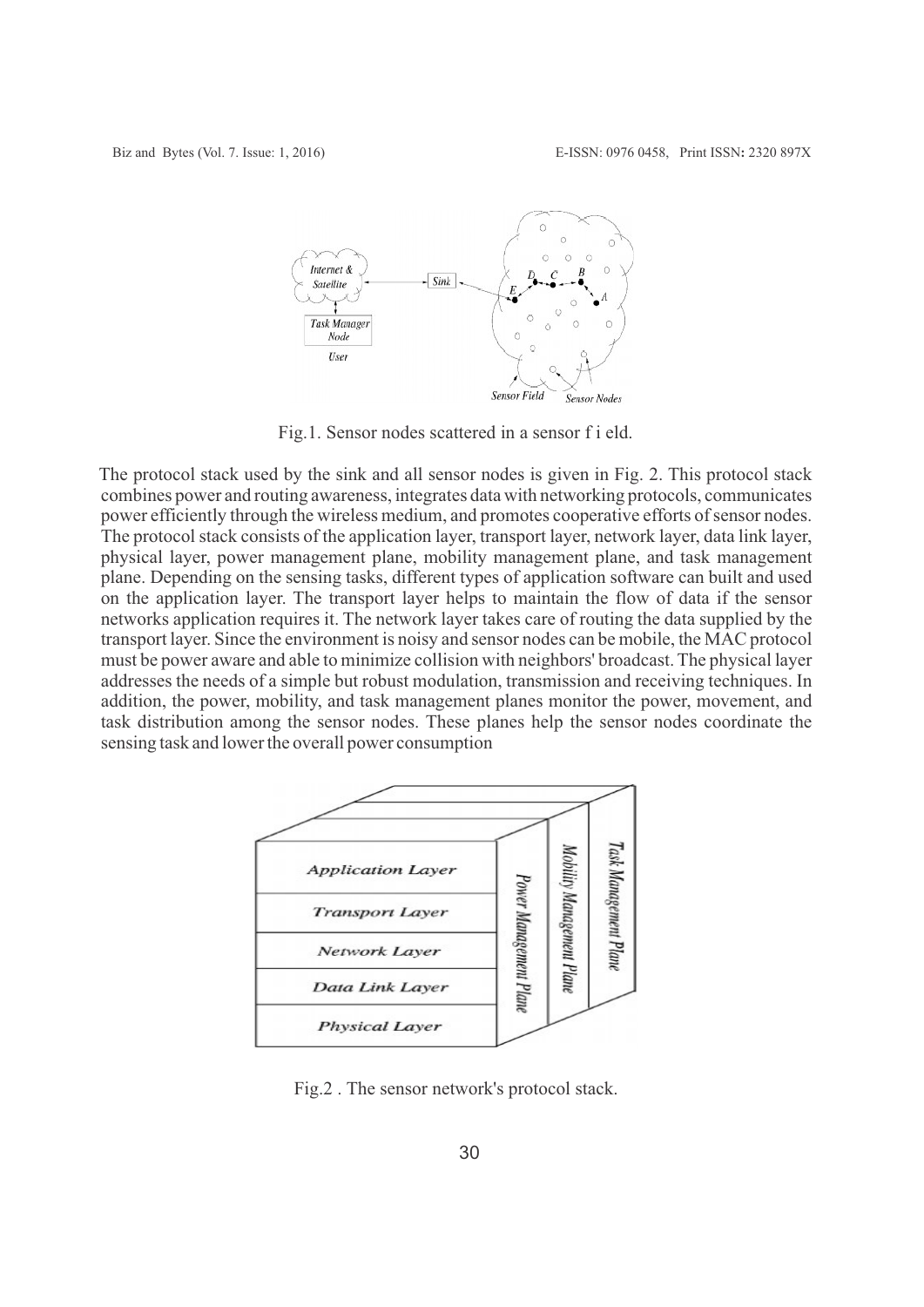The power management plane manages how a sensor node uses its power. For example, the sensor node may turn off its receiver after receiving a message from one of its neighbors. This is to avoid getting duplicated messages. Also, when the power level of the sensor node is low, the sensor node broadcasts to its neighbors that it is low in power and cannot participate in routing messages. The remaining power is reserved for sensing. The mobility management plane detects and registers the movement of sensor nodes, so a route back to the user is always maintained, and the sensor nodes can keep track of who are their neighbor sensor nodes. By knowing who the neighbor sensor nodes are, the sensor nodes can balance their power and task usage. The task management plane balances and schedules the sensing tasks given to a specific region. Not all sensor nodes in that region are required to perform the sensing task at the same time. As a result, some sensor nodes perform the task more than the others depending on their power level. These management planes are needed, so that sensor nodes can work together in a power efficient way, route data in a mobile sensor network, and share resources between sensor nodes.

Without them, each sensor node will just work individually. From the whole sensor network standpoint, it is more efficient .if sensor nodes can collaborate with each other, so the lifetime of the sensor networks can be prolonged.

### **Working of Wireless Sensor Networks**

Working of wireless sensor networking is based on its construction. Sensor network initially consists of small or large nodes called as sensor nodes. These nodes are varying in size and totally depend on the size because different sizes of sensor nodes work efficiently in different fields. Wireless sensor networking have such sensor nodes which are specially designed in such a typical way that they have a microcontroller which controls the monitoring, a radio transceiver for generating radio waves, different type of wireless communicating devices and also equipped with an energy source such as battery. The entire network worked simultaneously by using different dimensions of sensors and worked on the phenomenon of multi routing algorithm which is also termed as wireless ad hoc networking.

# **Features of Wireless Sensor Networks**

Wireless sensor networks do share some commonalities with general ad hoc networks. Thus, protocol design for sensor networks must account for the properties of ad hoc networks, including the following:-

Lifetime constraints imposed by the limited energy supplies of the nodes in the network.

Unreliable communication due to the wireless medium.

Need for self-configuration, requiring little or no human intervention.

However, several unique features exist in wireless sensor networks that do not exist in general ad hoc networks. These features present new challenges and require modification of designs for traditional ad hoc networks. While traditional ad hoc networks consist of network sizes on the order of 10s, sensor networks are expected to scale to sizes of 1000s. Sensor nodes are typically immobile, meaning that the mechanisms used in traditional ad hoc network protocols to deal with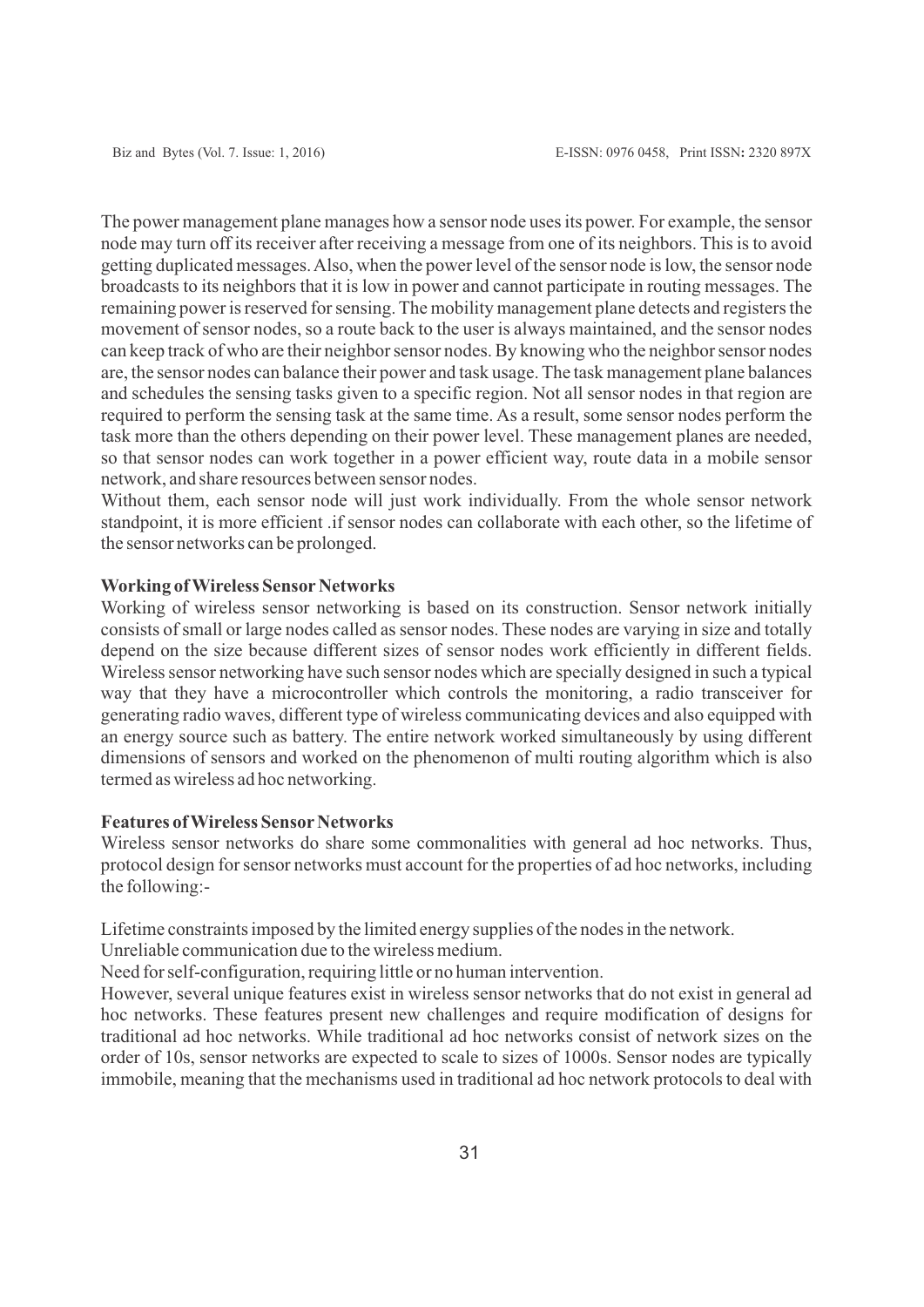mobility may be unnecessary and overweight. Since nodes may be deployed in harsh environmental conditions, unexpected node failure may be common. Sensor nodes may be much smaller than nodes in traditional ad hoc networks (e.g., PDAs, laptop computers), with smaller batteries leading to shorter lifetimes, less computational power, and less memory. Additional services, such as location information, may be required in wireless sensor networks.

While nodes in traditional ad hoc networks compete for resources such as bandwidth, nodes in a sensor network can be expected to behave more cooperatively, since they are trying to accomplish a similar universal goal, typically related to maintaining an application-level quality of service (QoS), or fidelity.

Communication is typically data-centric rather than address-centric, meaning that routed data may be aggregated/compressed/prioritized/dropped depending on the description of the data. Communication in sensor networks typically takes place in the form of very short packets, meaning that the Relative overhead imposed at the different network layers becomes much more important. Sensor networks often have a many-to-one traffic pattern, which leads to a "hot spot" problem.

#### **Applications of Wireless Sensor Networks**

Sensor networks have been used in the context of high-end applications such as radiation and nuclear-threat detection systems, ''over-the-horizon'' weapon sensors for ships, biomedical applications, habitat sensing, and seismic monitoring. More recently, interest has focusing on networked biological and chemical sensors for national security applications; furthermore, evolving interest extends to direct consumer applications. Existing and potential applications of sensor networks include, among others, military sensing, physical security, air traffic control, traffic surveillance, video surveillance, industrial and manufacturing automation, process control, inventory management, distributed robotics, weather sensing, environment monitoring, national border monitoring, and building and structures monitoring. Ashort list of applications follows:-

1. Military applications

- o Monitoring inimical forces
- o Monitoring friendly forces and equipment
- o Military-theater or battlefield surveillance
- o Targeting
- o Battle damage assessment
- o Nuclear, biological, and chemical attack detection

### 2. Environmental applications

- o Microclimates
- o Forest fire detection
- o Flood detection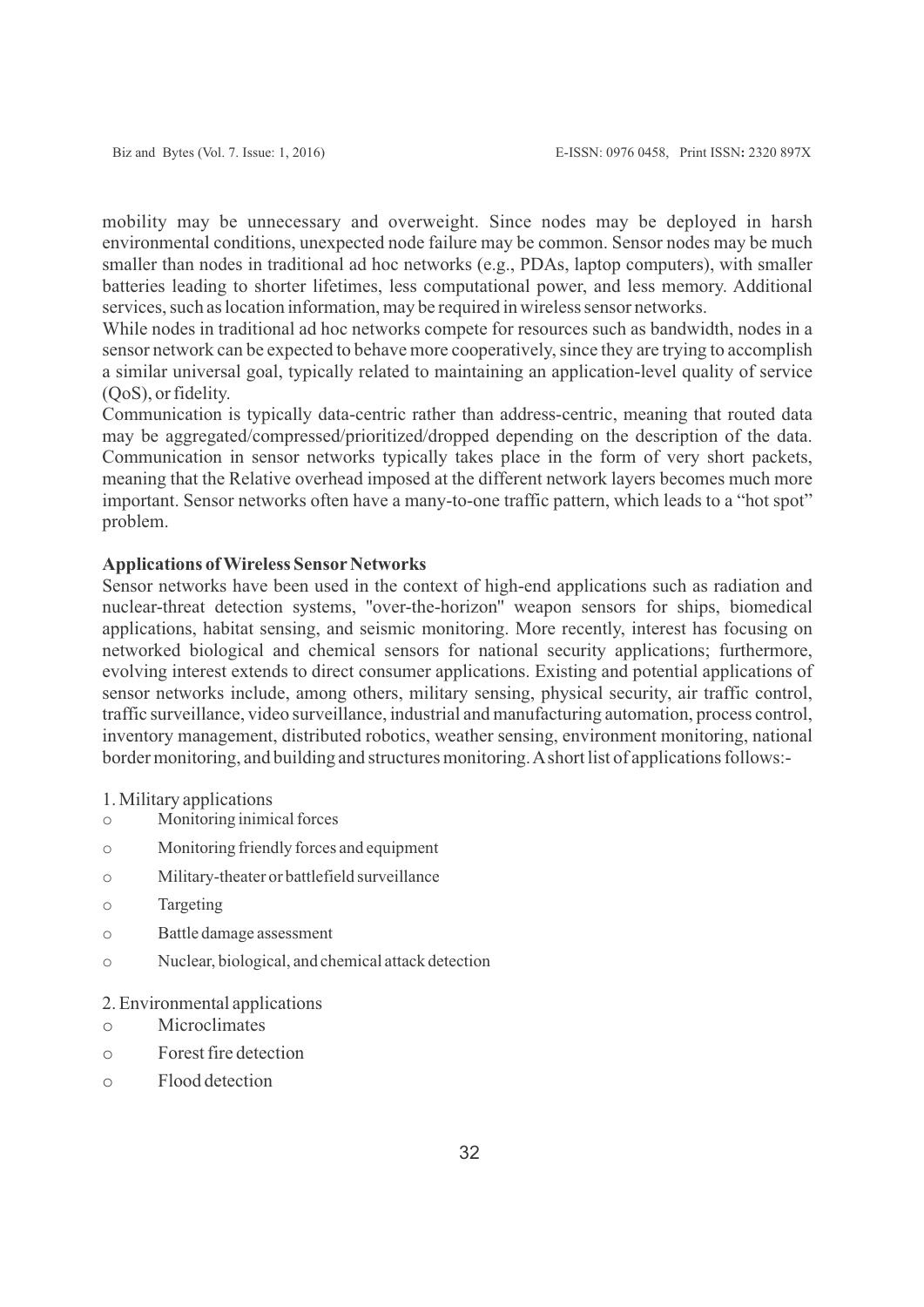- o Precision agriculture
- 3. Health applications
- o Remote monitoring of physiological data
- o Tracking and monitoring doctors and patients inside a hospital
- o Drug administration
- o Elderly assistance

#### 4. Home applications

- o Home automation
- o Instrumented environment
- o Automated meter reading

### 5. Commercial applications

- o Environmental control in industrial and office buildings
- o Inventory control
- o Vehicle tracking and detection
- o Traffic flow surveillance

# **Technologies Used in Wireless Sensor Networks**

IEEE 802.15.4 wireless technology is a short-range communication system intended to provide applications with relaxed throughput and latency requirements in WPAN. The key features of 802.15.4 wireless technology are low complexity, low cost, low power consumption, low data rate transmissions, to be supported by cheap either fixed or moving devices. The IEEE 802.15.4

Working Group focuses on the standardization of the bottom two layers of ISO/OSI protocol stack. There are some options for the upper layers definition: ZigBee protocols, specified by the industrial consortia ZigBee Alliance, Bluetooth and Ultra Bandwidth Technology.

Some technical details related to the physical and MAC layers as defined in the standard are reported. Finally some characteristics related to higher layers will be presented, considering Zigbee, Bluetooth and Ultra Bandwidth Technology, with particular attention to the former.

### **IEEE 802.15.4 Physical Layer**

The 802.15.4 core system consists of an radio frequency (RF) transceiver and the protocol stack, depicted in Figure 3. The 802.15.4 physical layer operates in three different unlicensed bands (and with different modalities) according to the geographical area where the system is deployed. However, spread spectrum techniques are wherever mandatory to reduce the interference level in shared unlicensed bands. IEEE 802.15.4 specifies a total of 27 half-duplex channels across the three frequency bands and is organized as follows: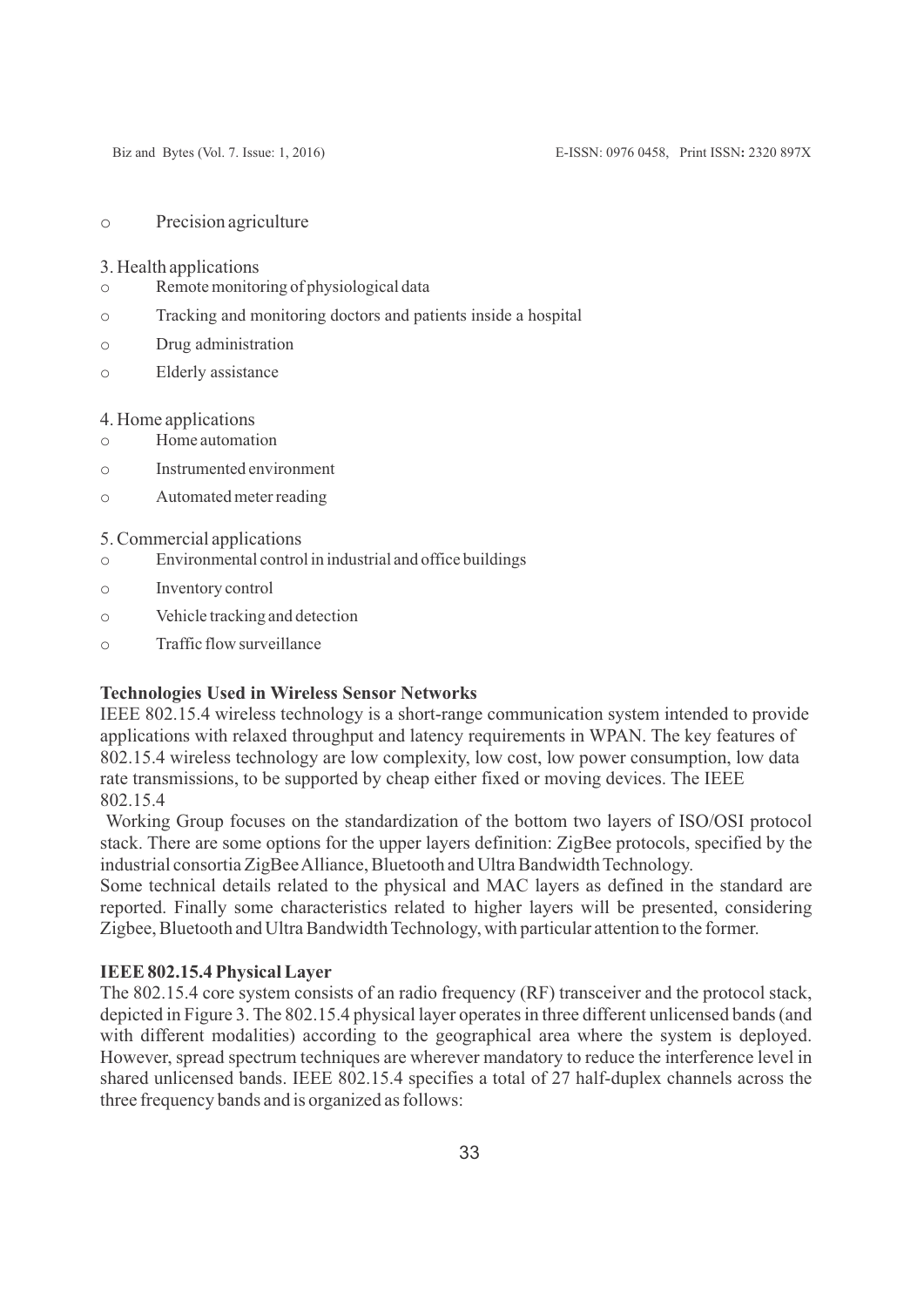the 868 [MHz] band: only a single channel with data rate 20 [kbps] is available; −92 [dBm] RF sensitivity required and ideal transmission range approximatively equal to 1 [km]; the 915 [MHz] band: ten channels with rate 40 [kbps] are available; the receiver sensitivity and the ideal transmission range are the same of the previous case; the 2.4 [GHz] ISM band: sixteen channels with data rate 250 [kbps] available; minimum −85 [dBm] RF sensitivity required and ideal transmission range equal to 220 [m].



Fig.3. .ZigBee protocol stacks.

IEEE 802.15.4-compliant devices should be capable of transmitting at −3 [dBm]. According to the energy efficiency issue, low rate and low duty cycle are provided. IEEE 802.15.4 compliant devices are active only during a short time and the standard allows some devices to operate with both the transmitter and the receiver inactive for over 99% of time.

#### **IEEE 802.15.4 MAC Layer**

IEEE 802.15.4 uses a protocol based on the CSMA/CA algorithm, which requires listening to the channel before transmitting to reduce the probability of collisions with other ongoing transmissions. IEEE 802.15.4 defines two different operational modes, namely the " beaconenabled" and the " non beacon-enabled", which correspond to two different channel access mechanisms.In the non beacon-enabled mode nodes use an unslotted CSMA/CA protocol to access the channel and transmit their packets. The algorithm is implemented using units of time called backoff periods. First, each node will delay any activities for a random number of backoff periods. After this delay, channel sensing is performed for one unit of time: if the channel is found free the node immediately starts the transmission; if, instead, the channel is busy the node enters again in the backoff state. There exists a maximum number of time the node can try to access the channel (i.e., to sense the channel). When this maximum is reached, the algorithm ends and the transmission cannot occur. In the beacon-enabled mode, instead, the access to the channel is managed through a superframe, starting with a packet, called beacon, transmitted by WPAN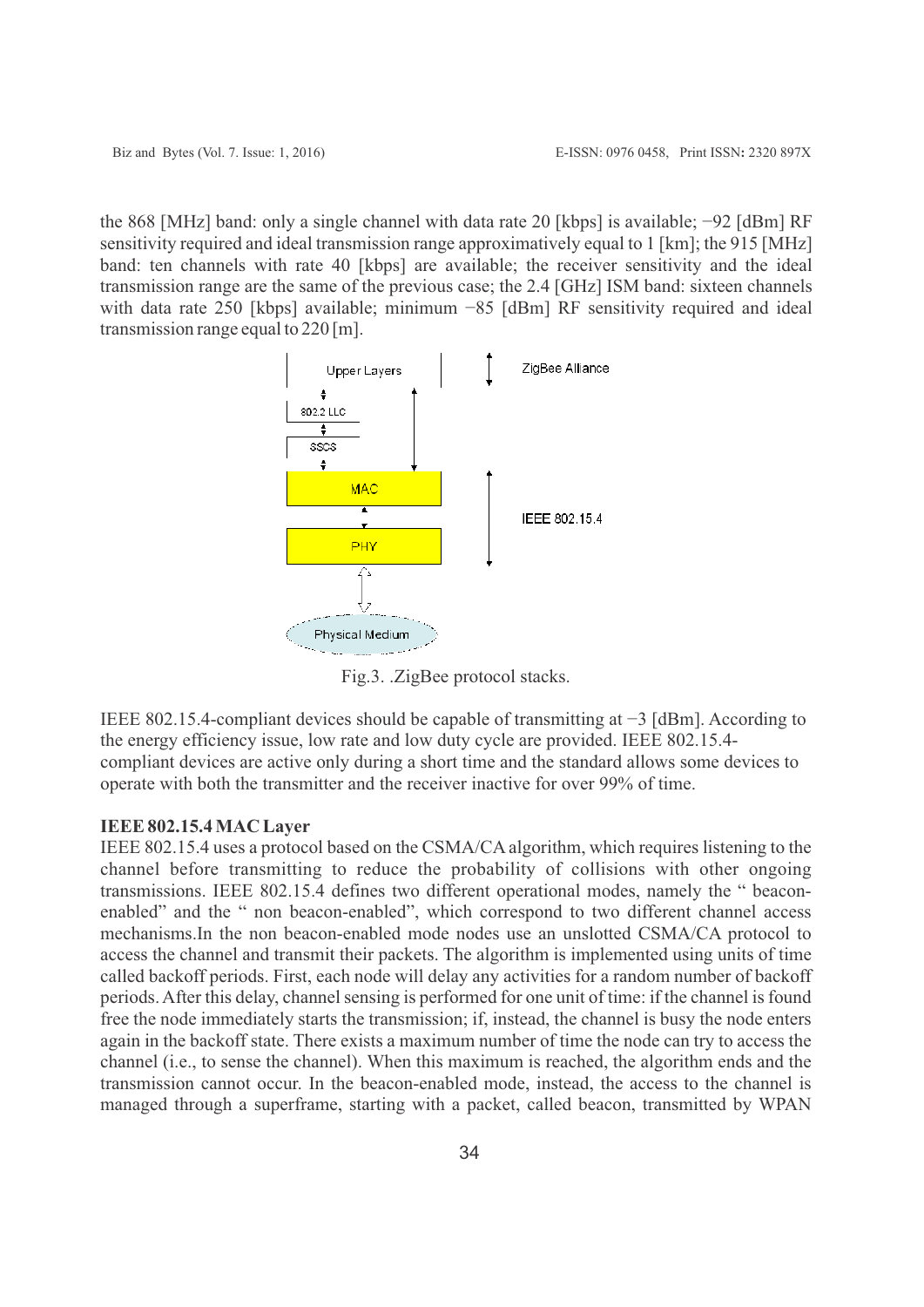coordinator. The superframe may contain an inactive part, allowing nodes to go in sleeping mode, whereas the active part is divided into two parts: the Contention Access Period (CAP) and the Contention Free Period (CFP), composed of Guaranteed Time Slots (GTSs), that can be allocated by the sink to specific nodes (see Figure 4). The use of GTSs is optional.



### Fig.4.Superframe Structure

The duration of the active part and of the whole superframe, depend on the value of two integer parameters ranging from 0 to 14.

### **Ultra Bandwidth Technology**

Ultrawide bandwidth radio is a fast emerging technology with uniquely attractive features that has attracted a great deal of interest from academia, industry, and global standardization. bodies. The most widely accepted definition of a UWB signal is a signal with instantaneous spectral occupancy in excess of 500 MHz or a fractional bandwidth of more than 20%. One of the most promising UWB techniques, especially for WSN applications, is named Impulse Radio-UWB (IR-UWB) [37, 38]. The IR-UWB technique relies on ultra-short (nanosecond scale) waveforms that can be free of sine-wave carriers and do not require IF processing because they can operate at baseband. The IR-UWB technique has been selected as the PHYlayer of the IEEE 802.15.4a Task Group for WPAN Low Rate Alternative PHYlayer [39]. The baseline of 802.15.4a is based on two optional PHYs consisting of a UWB impulse radio (operating in unlicensed UWB spectrum) and another option operating in unlicensed 2.4 GHz spectrum, where the former will be able to deliver communications and high precision ranging.

#### **Blue tooth Technology**

Personal area network (PAN) is a computer network designed for communication between computer devices (including telephones and personal digital assistants close to one person). The devices may or may not belong to the person in question. The reach of a PAN is typically a few meters. PANs can be used for communication among the personal devices themselves or for connecting to a higher level network and the Internet. Personal area networks may be wired with computer buses such as USB and FireWire. Awireless personal area network (WPAN) can also be made possible with network technologies such as IrDAand Bluetooth.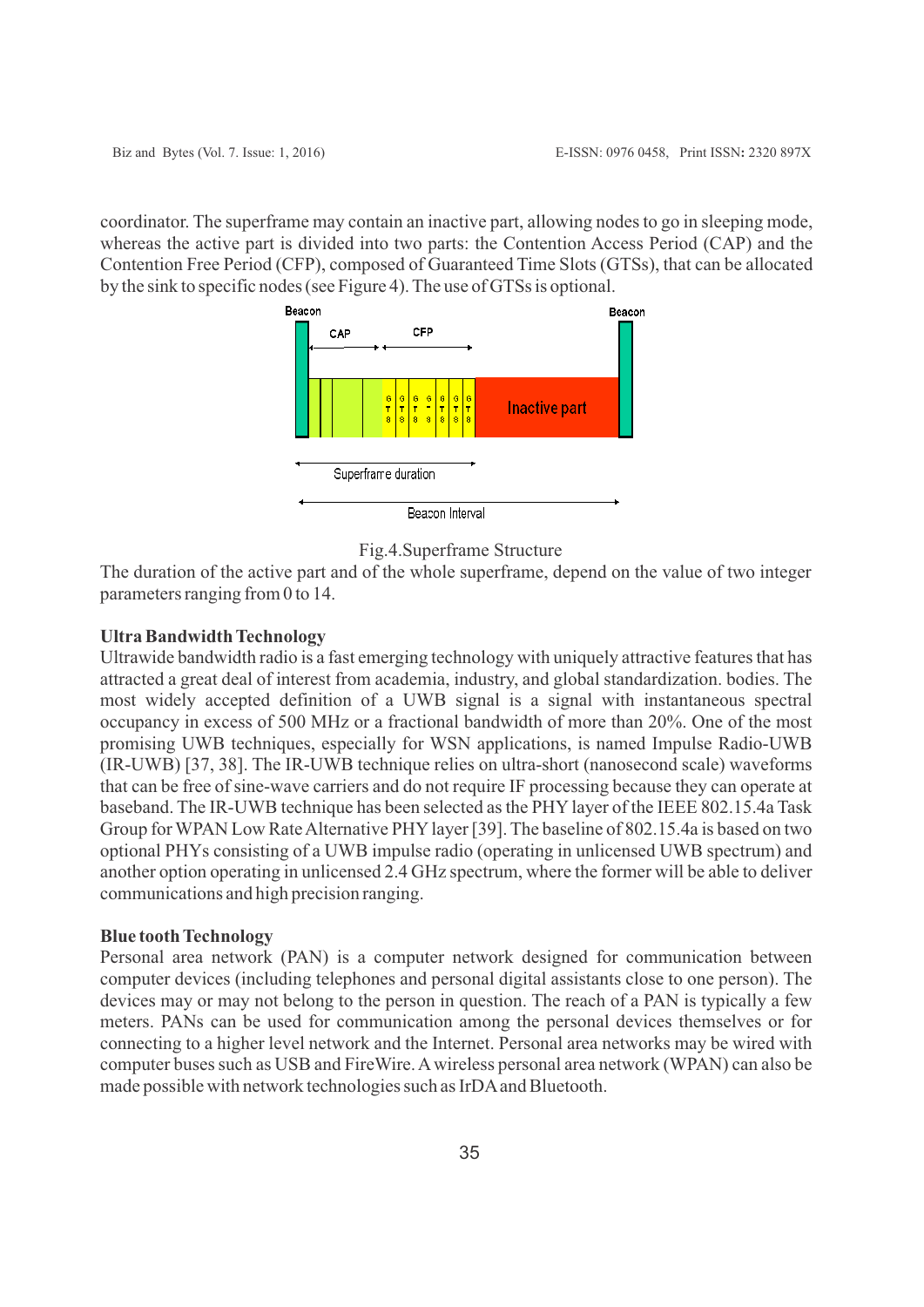A Bluetooth PAN is also called a piconet, and is composed of up to 8 active devices in a masterslave relationship. The first Bluetooth device in the piconet is the master, and all other devices are slaves that communicate with the master. A piconet typically has a range of 10 meters, although ranges of up to 100 meters can be reached under ideal circumstances.

### **Pros and Cons of Wireless Sensor Networks**

here are many advantages of wireless sensor networking some of important prose's are: they can store a limited source of energy, they have no hassle of cables and has mobility, one of its major advantage is that it can work efficiently under the harsh conditions, and it has deployment up to large scale etc. Where it has advantages at the same time it also has some disadvantages which really take the moral of this technology down such as they have very insufficient speed of communication, it is to disturb the propagation of waves and hack your networking and the major disadvantage of wireless sensor networking is it is too costly to use.

#### **Open Issues**

Wireless sensor networks provide many challenges not faced in conventional wireless networks. While the current body of work on sensor networks has enabled these networks to produce high quality results for longer periods of time, many open research issues still remain. Appropriate QoS Model. Due to the data-centric nature of sensor networks, describing QoS remains a challenge. In traditional networks, parameters like delay, packet delivery ratio and jitter can be used to specify application QoS requirements. In sensor networks, on the other hand, these parameters are replaced with ones like probability of missed detection of an event, signal-to-noise ratio and network sensing coverage. It is much more difficult to translate these data-specific QoS parameters into meaningful protocol parameters. Reliability. In sensor networks, links and sensors themselves may fail, either temporarily or permanently. Heterogeneous Applications. The sensor nodes may be shared by multiple applications with differing goals. Heterogeneous Sensors. Much existing work assumes the network is composed of homogeneous nodes. Making best use of the resources in heterogeneous sensor networks remains a challenging problem. Security. Some initial work has focused on different aspects of security such as ensuring privacy and preventing denialof-service attacks, but many open questions remain. How much and what type of security is really needed? How can data be authenticated? How can mis behaving nodes be prevented from providing false data? Can energy and security be traded-off such that the level of network security can be easily adapted? These and many other security-related topics must be researched to find low energy approaches to securing sensor networks Actuation. Eventually sensor networks will "close the loop" by providing not only sensing capabilities but also the ability to automatically control the environment based on sensing results. In this case, data do not need to reach any sort of base station or sink points, and thus current models for sensor networks may not be valid Distributed and Collaborative Data Processing. While much work has been done on architectures to support distributed and collaborative data processing, this is by no means a solved problem. One open question is how to best process heterogeneous data? Furthermo re, how much data and what type of data should be processed to meet application QoS goals while minimizing energy drain? These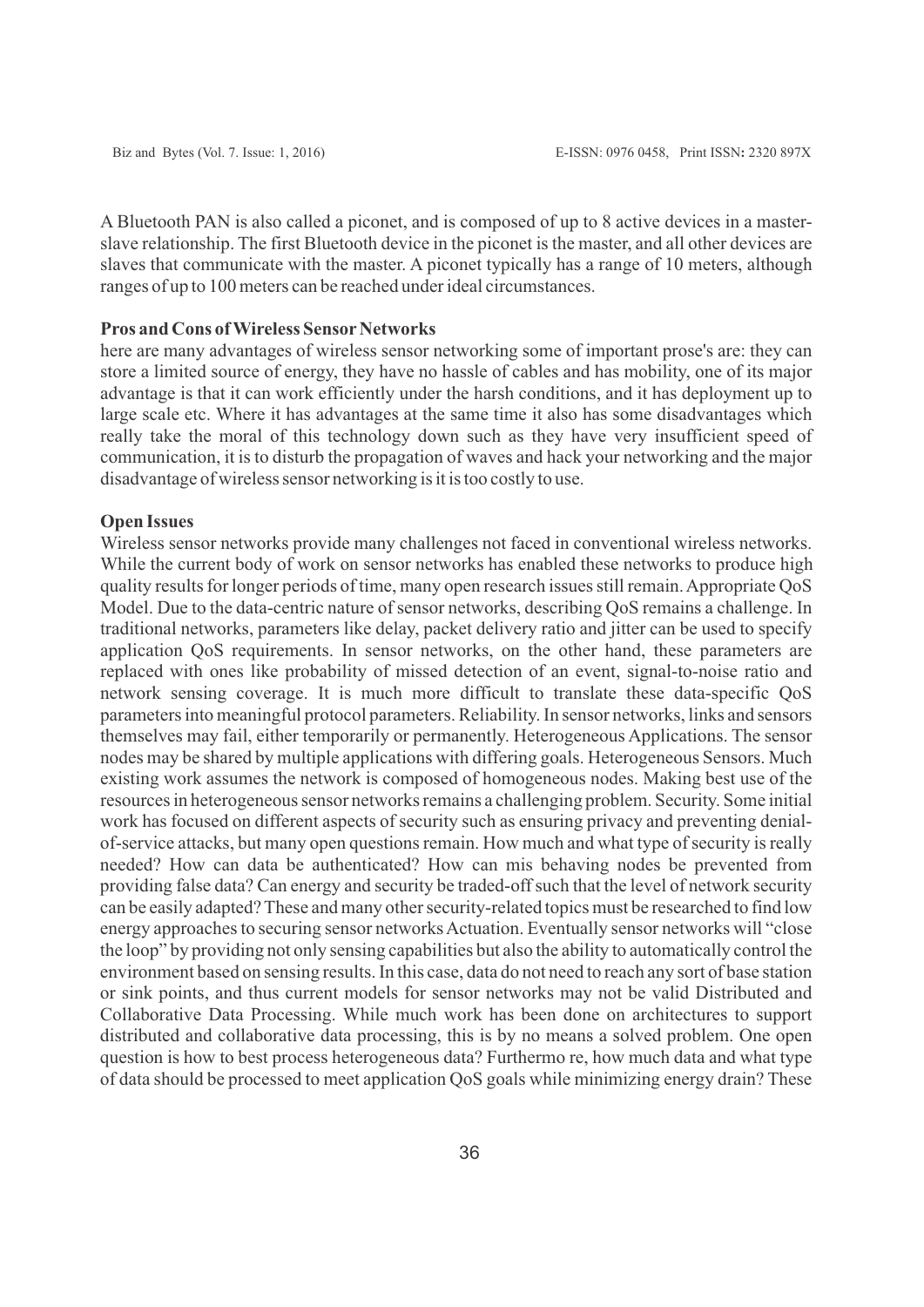and other questions remain to be solved.

Integration with Other Networks. Sensor networks may indeed interface with other networks, such as a WiFi network, a cellular network, or the Internet. What is the best way to interface these networks? Or should the sensors have dual network interface capabilities? For some sensor network applications, these questions will be crucial and research is needed to find good solutions. Sensor Deployment. Given that sensor networks suffer from the "hot spot" problem due to the many-to-one traffic patterns, if it is possible to place the sensors at particular locations (or at least certain areas), how should the sensors be deployed so that both sensing and communication goals can be satisfied?

### **Conclusions**

Wireless sensor networking has a bright future in the field of computer networking because we can solve the monitoring problems at an advanced level in the future with the help of such technology of networking.

### **References**

- [1] Akyildiz, I.; Su, W.; Sankarasubramaniam, Y.; Cayirci, E.A survey on sensor networks. IEEE Commun. Mag. 2002, 40, 102–114.
- [2] Basagni, S.; Conti, M.; Giordano, S.; Stojmenovic, I. Mobile Ad Hoc Networking; Wiley: San Francisco, CA, USA, 2004.
- [3] Bakre, B.R. Badrinath, I-TCP: indirect TCP for mobile hosts, Proceedings of the 15th International Conference on Distributed Computing Systems, Vancouver, BC, May 1995, pp. 136–143.
- $[T4]$  Bluetooth<sup>TM</sup>. Specificaton of the Bluetooth System; IEEE: Piscataway, New Jersey, 2004.
- [5] Cerpa, J. Elson, M. Hamilton, J. Zhao, Habitat monitoring: application driver for wireless communications technology, ACM SIGCOMM'2000, Costa Rica, April 2001.
- [6] Culler, D.; Estrin, D.; Srivastava, M. Overview of sensor networks. IEEE Comput. Mag. 2004, 37, 41–49.
- [7] Culler, D.; Estrin, D.; Srivastava, M. Overview of sensor networks. IEEE Comput. 2004, 37, 41–49.
- [8] EC Project e-SENSE, FP6.Available Onlin[e:http://www.ist-esense.org \(accessed on](http://www.ist-esense.org)  [August 25, 2009\).](http://www.ist-esense.org)
- [9] EC Project CRUISE, FP6.Available Onlin[e:http://www.ist-cruise.eu \(accessed on August](http://www.ist-cruise.eu)  [25, 2009\).](http://www.ist-cruise.eu)
- [10] G.D. Abowd, J.P.G. Sterbenz, Final report on the interagency workshop on research issues for smart environments, IEEE Personal Communications (October 2000) 36–40.
- [11] Hac, A. Wireless Sensor Network Designs. John Wiley & Sons Ltd: Etobicoke, Ontario, Canada, 2003
- [12] Hao, J.; Brady, J.; Guenther, B.; Burchett, J.; Shankar, M.; Feller, S. Human tracking with wireless distributed pyroelectric sensors. IEEE Sensors J. 2006, 6, 1683–1696.
- [13] IEEE 802.15.4a Standard.Part 15.4: Wireless MAC and PHYSpecifications for Low-Rate